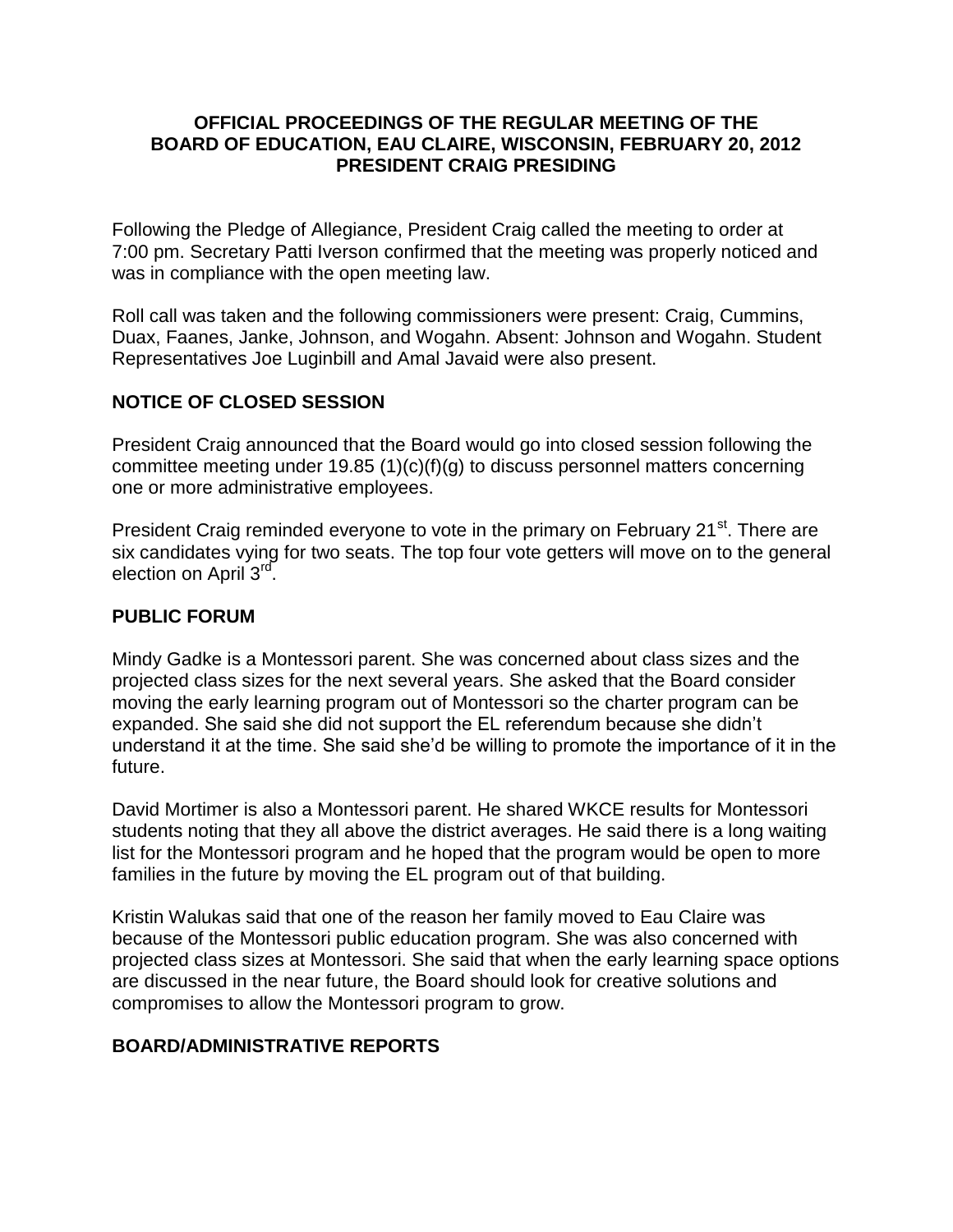### Superintendent's Report

Superintendent Heilmann said there are several policies that are closely linked to PSS efforts that need updating: School hours (322), summer school (351), extra-curricular activities (370) and a new policy on cultural proficiency. He noted that may policy issues are also linked to the employee handbook.

Dr. Heilmann said there has been much media coverage and email activity regarding a possible co-op for North's boys' hockey team. Any co-op requests for next year must be received by the WIAA by April 2<sup>nd</sup>. The three options currently under consideration are to have North continue independently, form a co-op between North and Altoona, and form a co-op between North and Memorial. This item will be on the March  $5<sup>th</sup>$  Board meeting agenda.

Dr. Heilmann said the district has five national merit finalists, which is quite an accomplishment.

### Communication to Superintendent/Board President

President Craig said there are two upcoming WASB presentations regarding finance and human resources. Anyone interested in attending should contact Patti Iverson.

### **Student Representative Report**

Joe Luginbill stated that he and Amal Javaid will be setting up a School Board candidate forum before spring break so that students can hear from the candidates and vice versa. Students will also receive information on registering to vote and voter identification that is now required.

### **Other Reports**

# *Policy and Governance Committee*

Com. Cummins asked to give a report at an upcoming meeting regarding the NSBA's Students on Board program. This entails having conversations between Board members and students to talk about key climate in the district. She will discuss this at the next Board meeting.

The P & G Committee shared a draft policy for student representation at Board meetings, which will be reviewed at an upcoming meeting. The committee will also be reviewing the student expulsion policy as well as making sure actions the Board takes are under the umbrella of PSS.

### *Budget Development Committee*

The committee received a status report from Mr. Van De Water saying that he continues to develop the budget, and the committee will meet again in March.

# **CONSENT RESOLUTION AGENDA**

Board members asked to pull Resolution 7 from the consent agenda.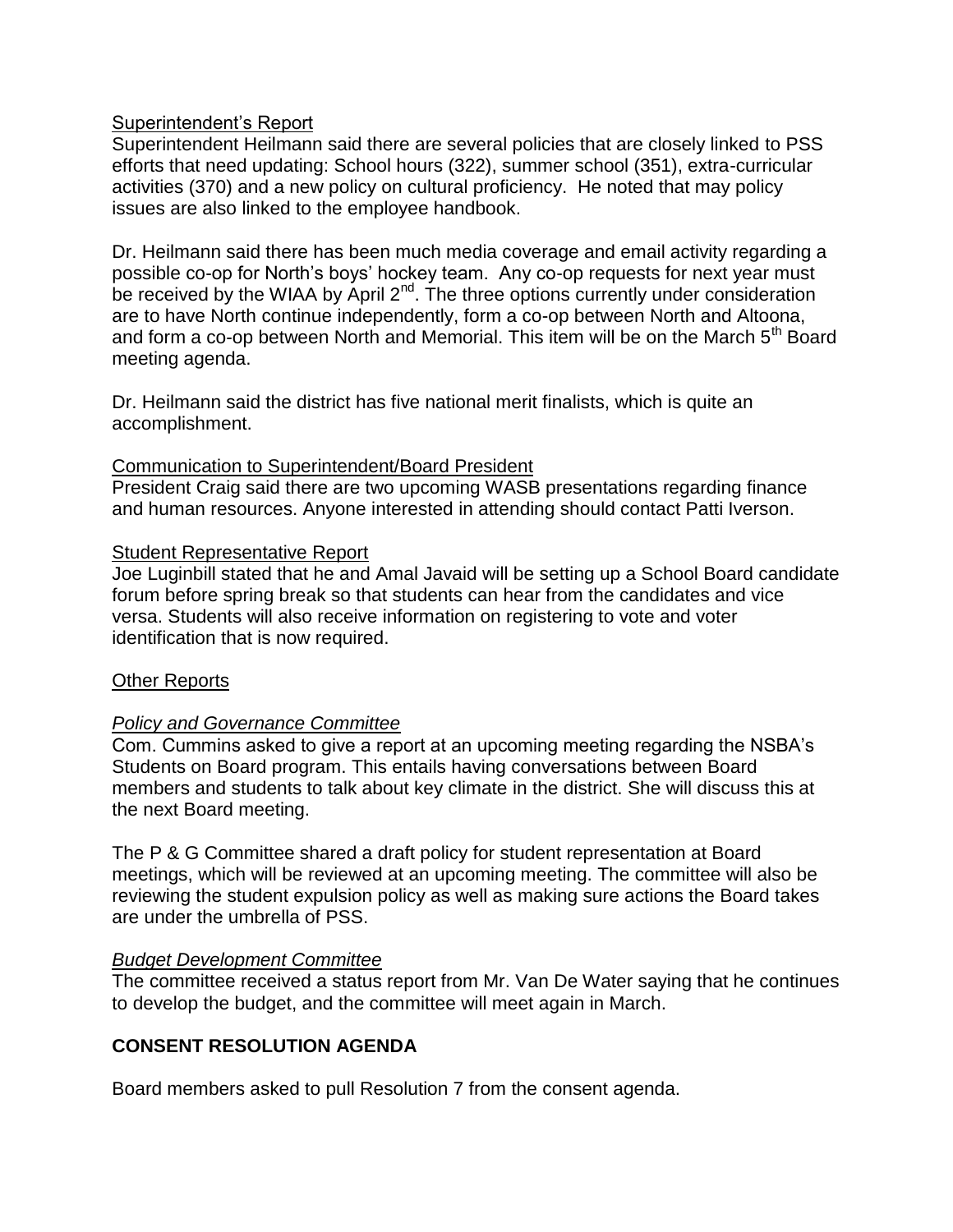Com. Duax moved, seconded by Com. Cummins, to approve the consent resolution agenda consisting of the following items:

- The minutes of closed session of January 23, 2012 as mailed.
- The minutes of Board meeting of February 6, 2012 as mailed.
- $\bullet$  The minutes of closed session of February 6, 2012, as mailed.
- The gifts in the amount of \$60,720.45 for the period January 1, 2012, through January 31, 2012, as presented.
- The matters of employment of February 20, 2012, as presented.
- ◆ Food & Nutrition Prime Vendor Bid
- Appointment of Robert Janke as Alternate District Clerk

Consent resolution agenda items approved by unanimous roll call vote.

# **INDIVIDUALLY CONSIDERED RESOLUTIONS**

## Resolution #7-- Transportation Contract Extension with Student Transit

Com. Faanes moved, seconded by Com. Cummins, to extend transportation contract with Student Transit through June 30, 2016. Carried by unanimous roll call vote.

Regular meeting adjourned.

Submitted by Patti Iverson, Board Secretary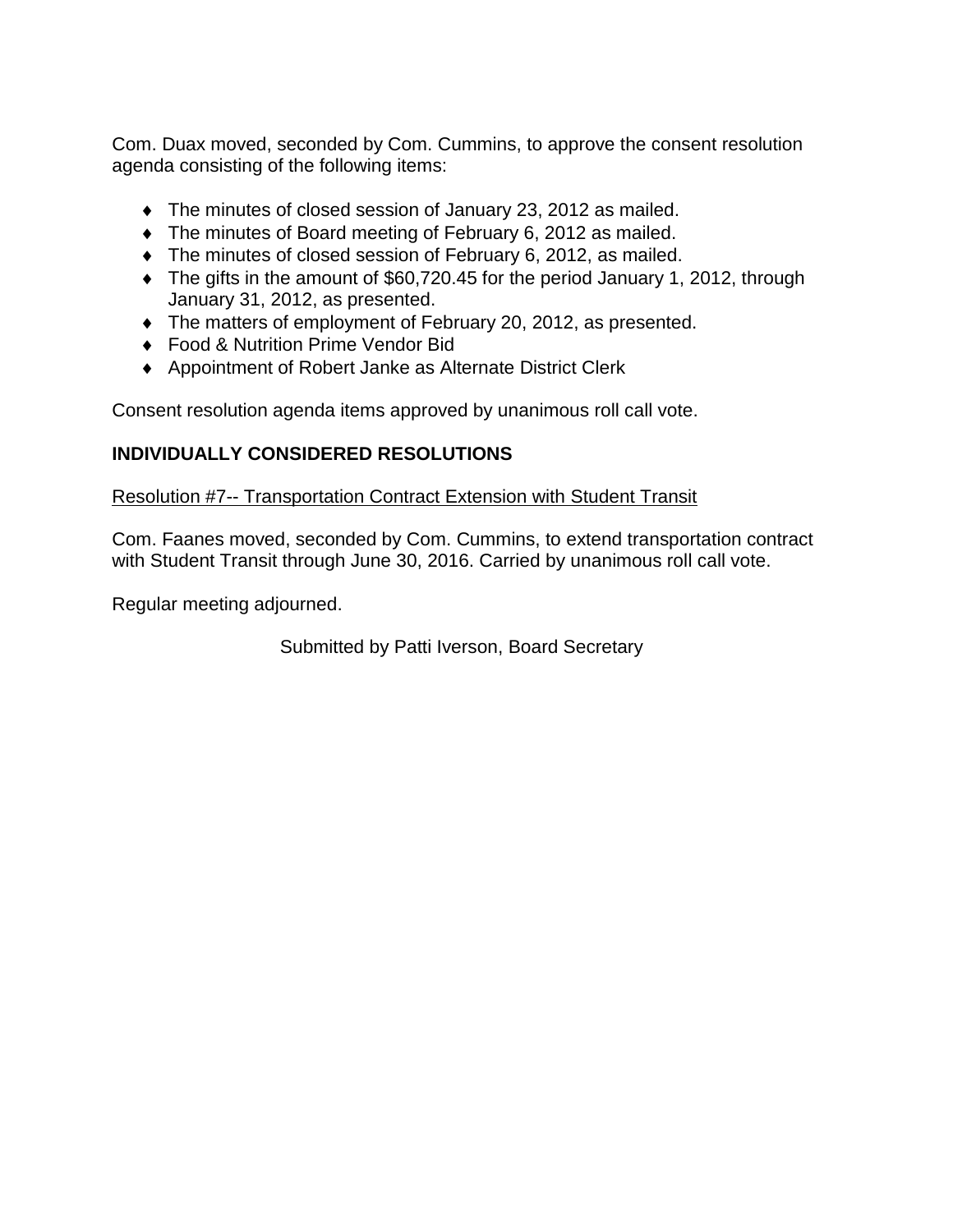#### **COMMITTEE MEETING BOARD OF EDUCATION – EAU CLAIRE, WISCONSIN FEBRUARY 20, 2012**

1. Call to Order – Committee Meeting

Board Members present: Craig, Cummins, Duax, Faanes, and Janke. Absent: Johnson and Wogahn. Student Representatives Joe Luginbill and Amal Javaid were also present.

#### 2. Committee Reports/Items for Discussion

A. Discussion of BOE Questions on Part I of the Employee Handbook and Distribution of Parts V & VI *(Minutes for this Committee Report are intentionally elaborate to capture the specific issues that need further clarification.)*

Dr. Heilmann shared the results of a Zoomerang survey of staff regarding portions of Part I of the Employee Handbook. Dr. Heilmann said that after discussions at the last Board meeting, the following list of issues was developed and the Board discussed them.

Regarding "management rights," a modification was made to address statement that goods and services could be contracted out. It was changed to expand beyond goods and services with Board of Education approval. The Board was okay with that revision.

The committee recommended holding on the definition of 'full time" until Part II was discussed. The Board will wait on that item.

With regards to the proposal to change language so that each 12 month employee will be credited with 12 sick days per year and each school year employee will be credited with 10 sick days per year, Dr. Heilmann said the committee discussed this and there was not unanimous agreement on it. The survey data also indicated disagreement. There were some conversations about melding sick leave and personal days into one. The discussion on reducing the number of accumulated sick days created some angst for staff. Some committee members were concerned with reducing the 120 days because there is also a recommendation to remove extended sick leave. President Craig said there has been talk about using creative ways to get around this issue such as sick leave banks. Dr. Heilmann said the committee was not asking the Board to take action on all components of this Section until May.

Survey data received regarding pay periods for ten month employees was also shared. The vast majority of staff wanted to continue to receive their pay over 12 months. The potential impact to payroll of having two different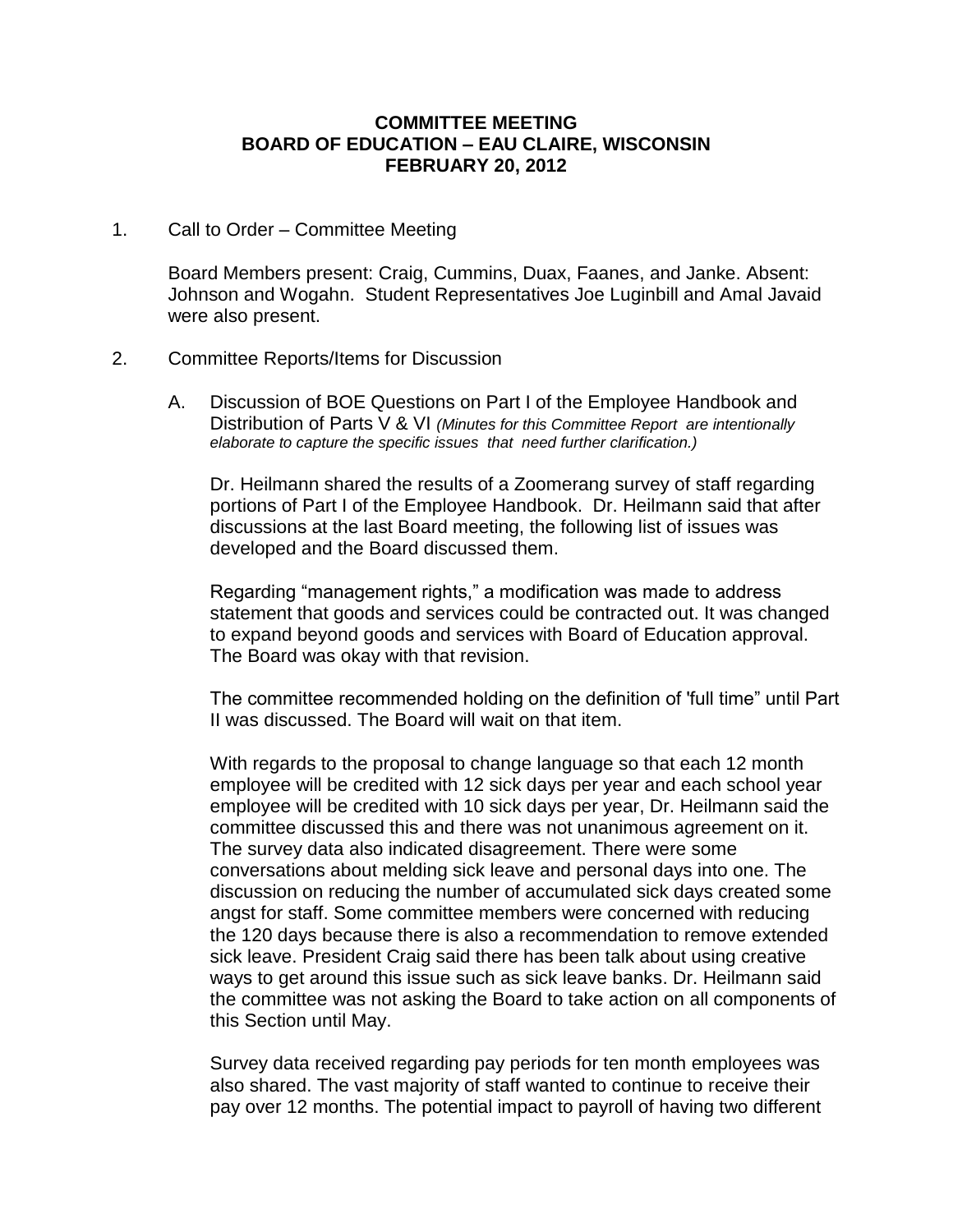pay systems was said to be significant. However, a suggestion made by Rich Spindler seemed to have merit. Direct deposit is used by all staff and the employee's financial institution would receive the deposit and could allocate it to an employee's savings or checking account. The employee could then draw the money whenever they want or use it as a savings account. The Board felt this could be a viable alternative and there was consensus to proceed with that process.

There were some concerns that under "Behavioral Expectations" employees could be disciplined for not having a 'professional and courteous attitude' particularly with community members. This language originated from WASB. Dr. Heilmann said there is a high degree of self-monitoring that takes place within work groups and sites. When behavior falls way outside the line of what is customer/parent relations, then the district works through principals or department heads to address issues. It was suggested that a general statement be added that says this could be used as an evaluation tool and to list professional and courteous behavior as an expectation of employees.

Dress expectations for staff were discussed. Some felt uncomfortable having the principal make the decision of what is, or is not, appropriate dress for staff and felt there should be some common standard. It was suggested that a general policy be adopted on the subject and that there were many examples across the country that could be accessed. Ron Martin said there was a dress code for faculty that was developed.

There was some discussion on updates for position descriptions and whether the word 'current' should be used and if there should be a notation that they will be updated in some sequential manner. It was thought there should be some definition of what 'current' is.

There was a great deal of discussion about the use of personal and sick leave. This portion of the handbook was adopted without modifications but some Board members were concerned about efficiency and accountability since absences are recorded down to the minute. Dr. Heilmann explained that moving to 30 minute increments would create an additional work load for payroll. For many staff, absences are calculated through the AESOP system. Teachers on the committee said that this really only happens in emergency situations and that classroom teachers make accommodations to cover classes. The consensus of the Board was to look at this issue again and maybe look at other policies. It was also asked that the committee talk to staff and principals to see if this really is an issue.

The Board received drafts of Parts V and VI.

James Martin shared a list of concerns regarding the current draft of Section 1 of the handbook: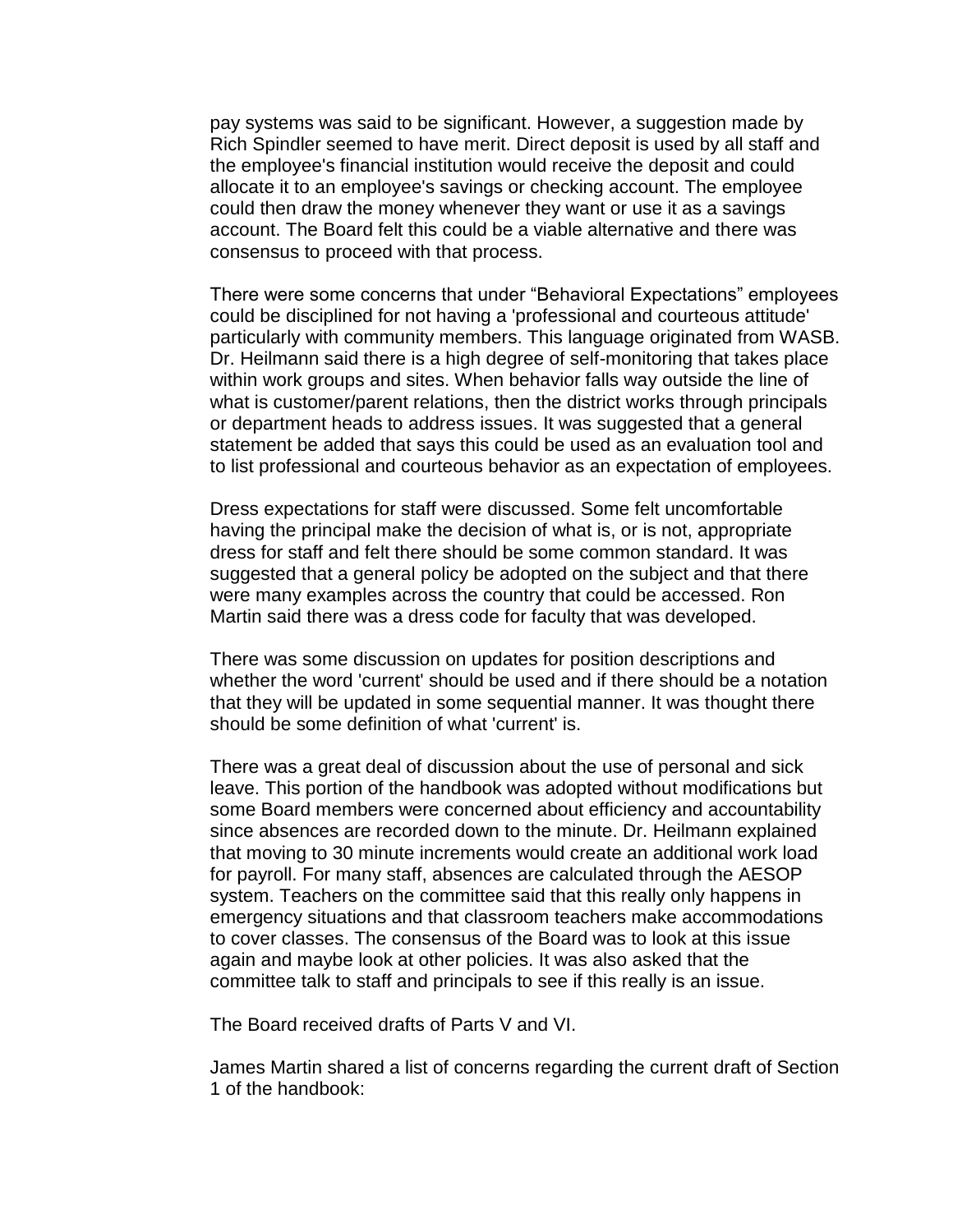- 1. Full time employee = "works 40 or more hours per week."
- 2. School year employees paid over course of 10 months.
- 3. Reduction in bereavement for non-family members from 3 days to 1 day.
- 4. Bereavement leave deducted from sick leave.

5. Increase of lead time required to request a personal day from 3 to 5 days.

6. Removed extended sick leave which is benefit that allows for up to 30 additional days of paid leave, minus the cost of sub, if you have exhausted your existing sick leave. This is benefit that helps newer and part-time teachers.

7. Reduction in certain child rearing leave options based upon when your child is born.

8. Reduction in length of unpaid leaves from 2 years to 1 year.

B. Five-Year Capital Improvement Plan

Mr. Kramer shared the five-year capital improvement plan. This also included the current plan for capital projects for the next year. He said the biggest change was in the plans for South Middle School. South was listed in the original document as a repair and after engineers reviewed the project it became evident that the project needed considerably more work. Air conditioning and air handlers were proposed for the sixth grade house with the rest of the building being completed in subsequent years. While the North project involving special education classrooms and the student services area was replaced with other projects, the Board asked that the project be placed back on the list.

Com. Cummins was concerned about space for the early learning program and asked that this be included in capital improvement projects. Mr. Kramer said that there are some short-term solutions for EL such as using Little Red or using space in the new additions at Robbins and Sherman until they are needed for students there. Mr. Leibham agreed that short-term solutions will not solve the EL space problem but would help the district get through the next year. It will be a continuing issue until a long-term solution is reached.

The majority of the Board wanted to re-prioritize the projects so that North's special education/counseling areas can be added in stages as well as South's HVAC. The Memorial parking lot repaving could be deferred. Mr. Kramer was asked to bring back a revised proposal.

#### 3. Request for Future Agenda Items

A written report on the new cell phone policy was requested. It was also requested to have a report on the possible North hockey co-op.